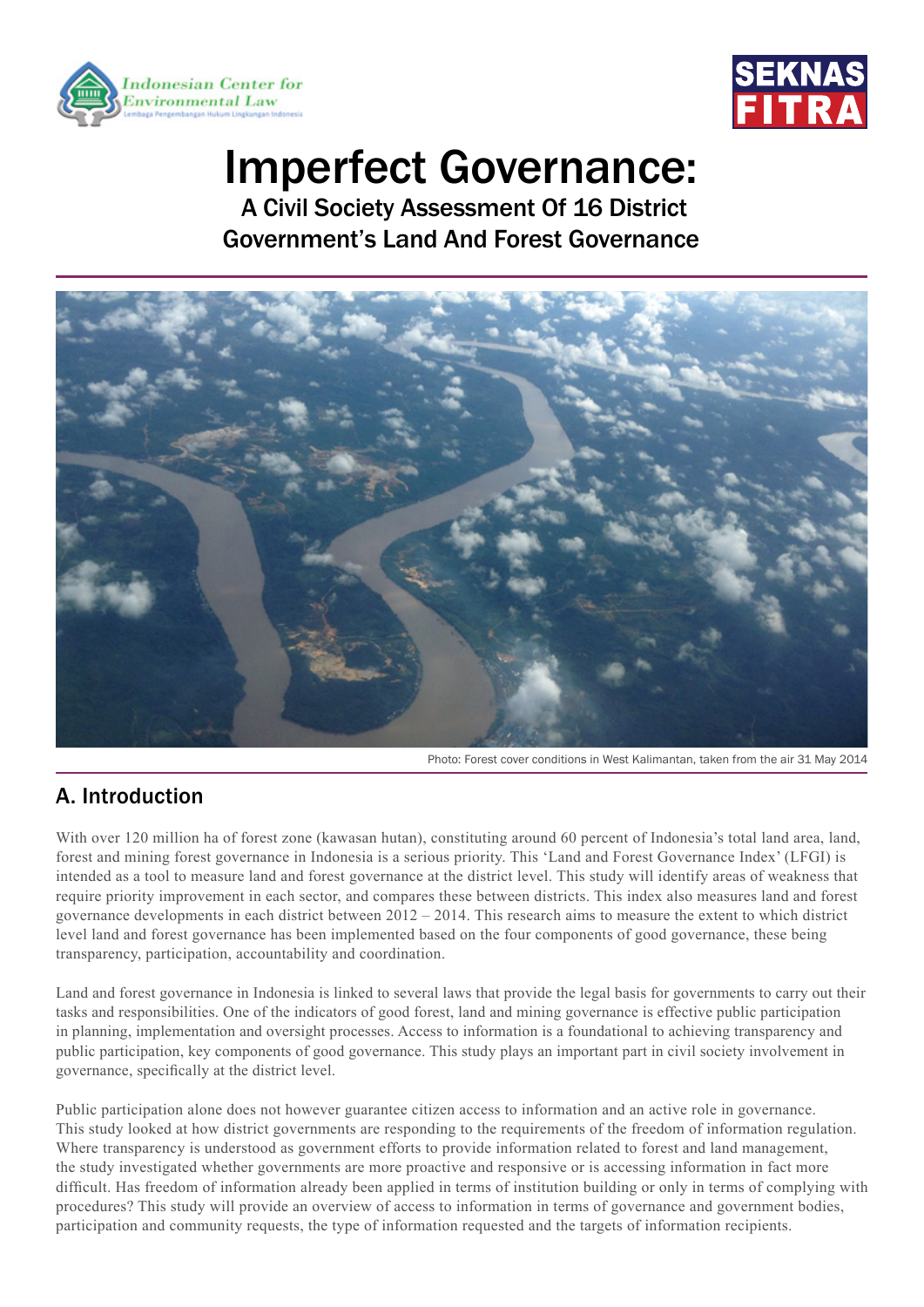# B. Research Methodologies

This research is focused on land and forest governance at the district level. District governments hold a number of authorities for land and forest governance, for example issuing permits for plantation, mining and small scale forestry. Land and forest governance in this study is defined as planning, policy development and implementation, monitoring as well as law enforcement in the forestry, mining and plantation sector based on the principles of transparency, participation, coordination and accountability.

This LFGI Index is an instrument developed by civil society working in the land and forest governance sector to measure district level governance. There are a number of studies that measure land and forest governance with a different focus and methodologies, but what distinguishes this land and forest governance index from other studies is that this study tests the public's ability to access to information through a formal mechanism for requesting information from district governments – a key component for measuring the governance principle of transparency.

This instrument for measuring land and forest governance still has many limitations and shortcomings. A major shortcoming is that this study is limited to transparency, participation, coordination and accountability. Other aspects of governance including capacity, effectivity, and efficiency were not counted due to limitations of time, human resources and funding. The transparency index measures access to information by measuring time taken by governments to provide requested documentation in a way that is as accurate as possible, while other principles were measured by proxy and are as true as possible a measure of the field.



The research instrument consists of 175 questions. The study is administered through a guideline for collecting evidence through information requests, interviews, desk research, and focus group discussions (FGD). The quantitative data collected was then analyzed and given a score on a scale of 0-100 using the following index of categorization:

| <b>Category</b> | <b>Transparency Participation</b> |           | <b>Accountability</b> | <b>Coordination</b> | <b>LFGI</b> |
|-----------------|-----------------------------------|-----------|-----------------------|---------------------|-------------|
| Very good       | 71.7-100                          | 75.8-100  | 73.9-100              | 76.0-100            | 73.4-100    |
| nnn-)           | $46.7 - 71.6$                     | 51.0-75.7 | 53.3-73.87            | 51.0-75.9           | 49.8-73.3   |
| Moderate        | $23.4 - 46.6$                     | 25.1-50.9 | 25.3-53.2             | 25.6-50.9           | 24.6-49.8   |
|                 | በ-23 3                            | ገ-25 በ    | ገ-25 2                | $0 - 255$           | $0-24.5$    |

#### **Categorization Index**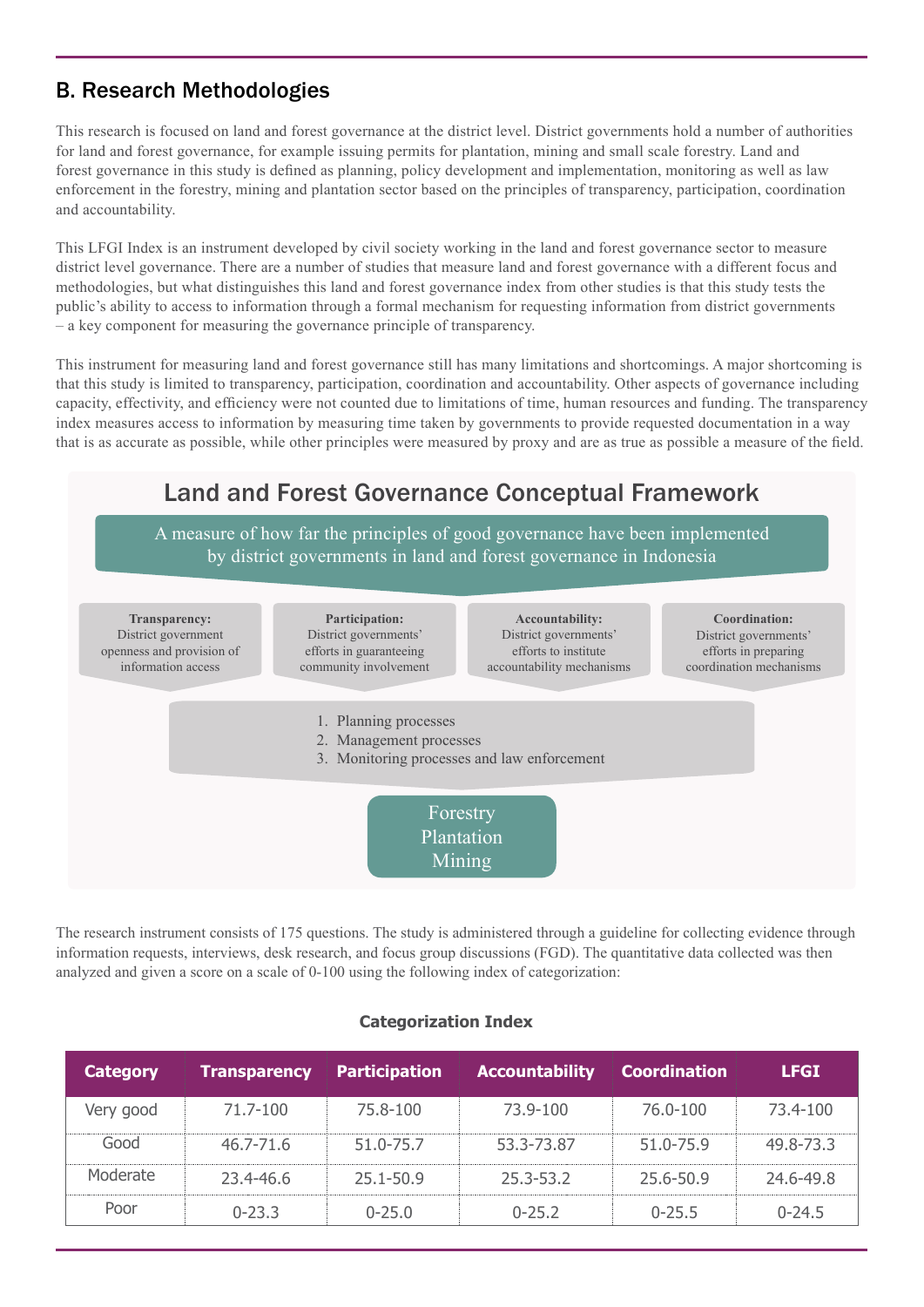This scoring method was developed using expert judgement. Experts in the field of land and forest governance drew on their knowledge and experience to maintain the validity and reliability of instruments, to ensure that each question was an accurate measure of each governance category. As an example, transparency was measured by the time taken to provide information. Where documentation/information was provided within a period of ten working days the district's transparency is categorized as 'very good'; if data is provided between  $11 - 17$  working days transparency is categorized as 'good'; if data is provided after 17 working days transparency is categorized as 'moderate; and where requests were not fulfilled at all this is classified as 'poor'. The indicator of the number of working days taken to fulfil an information request is based on the minimal service regulations as set out in the Freedom of Information (FoI) Act. Using an expert judgement method, researchers can apply their knowledge of the field and combine this with their understandings of the provisions set out in the FoI regulation. A weakness of applying this method is that it is difficult to find experts or suitable people to administer this research instrument as it was designed.

## C. An Overview Of The Aggregated LFGI Index 2012 – 2014



This is the second LFGI study – the first was conducted in 2012. This second phase of study has found that since 2012, district governments are still performing poorly in forest and land management. In 2012 the average governance score was 18.7 (poor) and in 2014 the average score had improved only a small extent, reaching 22.7 (poor). In 2012, only one district government made the category good and one district made the category moderate, while in 2014 not a single district studied met the requirements for good. This indicates the weaknesses in implementing transparency, participation, accountability, and coordination in district level forest and land management.

Examined further however, the transparency index indicates an upward trend, as does the participation and accountability index. These increases are slight however, and still considered to be poor. The following table outlines these findings:

| <b>Good Governance Principles</b> | 2012 Index | 2014 Index |
|-----------------------------------|------------|------------|
| Transparency                      | 154        | 20 Q       |
| Participation                     | 197        | 21 5       |
| Coordination                      | ጋጸ በ       | 27 R       |
| Accountability                    |            | フム 3       |

#### **LFGI Index By Good Governance Component 2012 – 2014**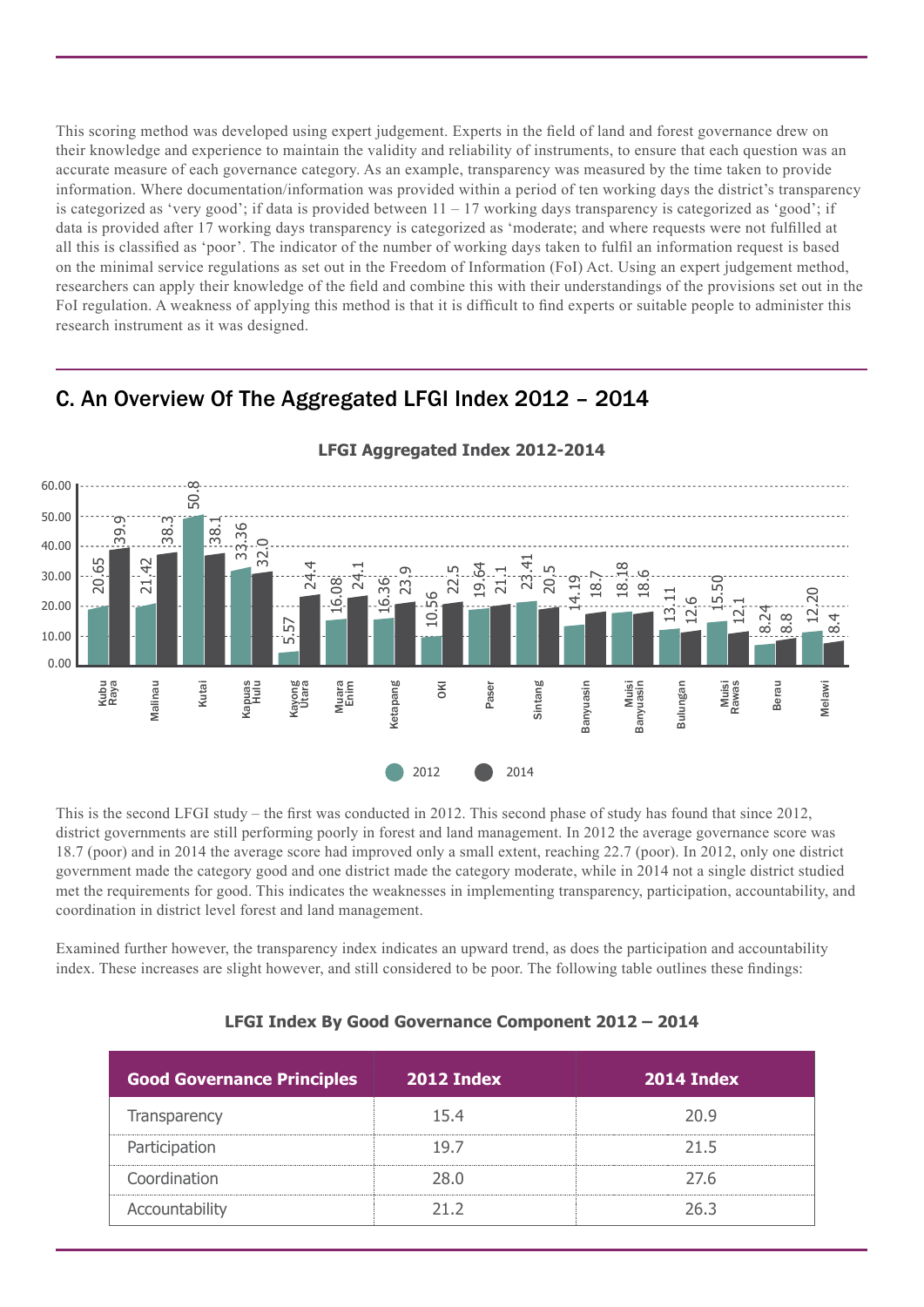Although the LFGI Index has increased, none of the district areas studies made the category 'good' for the following reasons:

- 1. Land and forest governance lacks transparency, participation and accountability. Low transparency is evident in terms of a very low level of data accessibility. Where data was provided, this was not made accessibility and institutions for the provision of information were not established. Participation in district level governance is still yet to effectively involve affected and potentially affected communities. Accountability is also still low, with district governments yet to establish complaints mechanisms and procedures for communities to report issues with permits issued for forestry, plantation and mining operations. District governments tend to only minimally fulfil procedural obligations rather than actually improving the quality of their public services responsibilities.
- 2. District governments do not demonstrate political will power to improve forest and land governance, such as Malinau and Musi Rawas district governments who have not yet appointed Public Information Officers (PPID) despite this being mandated five years ago in the Freedom of Information Law no. 14 of 2008.
- 3. District governments' bureaucracies display a low capacity in terms of forest and land governance, both in terms of staffing and staff capacity, a minimal level of innovation and funding. District governments don't have any clear agenda for improving governance, so that land and forest governance remains limited to business as usual. In Kapuas Hulu for example, which has been declared a conservation district, there is no concrete policy or intervention to implement the conservation commitment.
- 4. There is no consolidated civil society movement to act as an effective pressure group to improve land and forest governance.



## D. The Land And Forest Sector Lacks Transparency

**The transparency score for the land and forest sector has increased slightly, but remains poor.** The results of measuring transparency in 16 districts indicated that transparency increased by 5.5 points, out of a total possible 100 points, the average score in 2012 was 15.4 which increased to 20.9 in 2014. While an improvement, this score is still categorized as poor. In 2014, 12 districts increased, and four other districts reduced. In the 12 districts that experienced an increase, only four districts improved from a category of poor to moderate, such as Kubu Raya, Malinau, Ketapang and Muara Enim. To improve transparency, local governments need to provide public access to key land and forest governance documents, such as permits, companies' internal reports, environmental impact assessments, and other documents.

**Public document access through information requests are very poor, and five districts did not deliver information at all.** Accessibility indicators became one of the main indicators to measure transparency. From 559 documents requested, only 17 percent or 95 documents were provided. For the additional documents not provided, 95 were provided after an initial letter of objection was submitted by the information applicant. Ten documents were published without requiring an information request.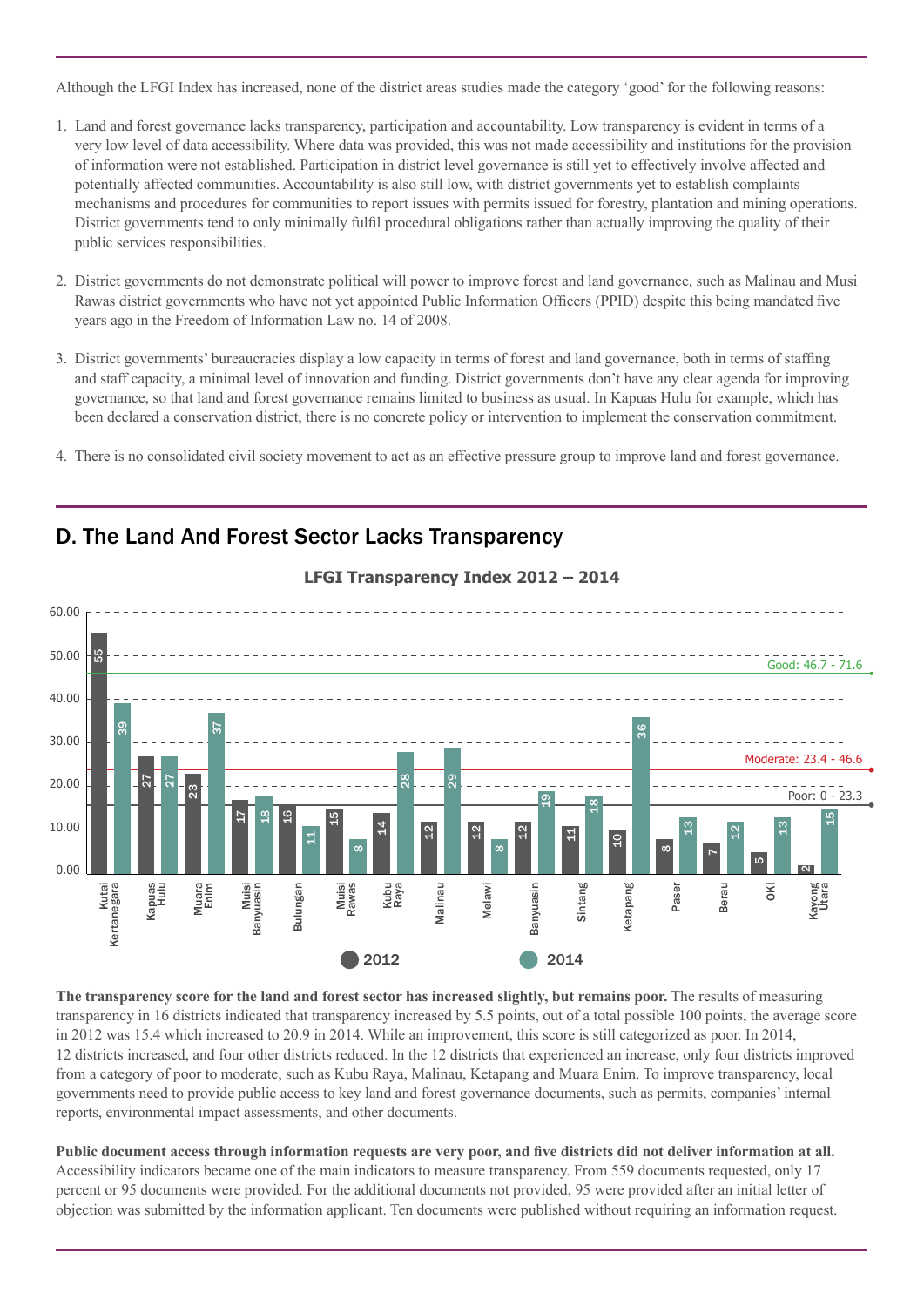**These accessibility scores indicate that key documents are 1/8 times lower than the transparency scores.** From 35 documents in this LFGI study, two documents were not obtained: internal company monitoring reports from 2012, of both the forestry and mining sectors. Five of the 16 regions studied did not receive documents requested from 35 documents, these five regions being Berau, Kubu Raya, Musi Rawas, Melawai and Malinau. Local governments need to open access to forest and land governance to communities. The public has the right to this information, and by providing access to information participation and public monitoring can help to improve governance.

**Public information officers (PPID) and standard operation procedures (SOP) for the provision of information are not yet in place.** PPID and SOP for handling information have not yet been established effectively. 13 regions have established an PPID, and 10 have a SOP for the handling of information, however the implementation of information requests in certain areas remains low.

|                   | <b>PPID</b>  | <b>SOP</b>   | <b>Document Status</b>          |                          |                                       |
|-------------------|--------------|--------------|---------------------------------|--------------------------|---------------------------------------|
| <b>Daerah</b>     |              |              | <b>Published Via</b><br>Website | <b>Request Fulfilled</b> | Not Fulfilled /<br><b>No Response</b> |
| Banyuasin         | In Place     | In Place     |                                 |                          | 28                                    |
| Musi Banyuasin    | In Place     | In Place     |                                 |                          | 30                                    |
| Musi Rawas        | Not In Place | Not In Place |                                 |                          | 35                                    |
| OKI               | In Place     | In Place     |                                 |                          | 24                                    |
| Muara Enim        | In Place     | In Place     |                                 | 15                       | 20                                    |
| Kayong Utara      | In Place     | In Place     |                                 | 19                       | 16                                    |
| Kubu Raya         | In Place     | In Place     |                                 |                          | 35                                    |
| Sintang           | In Place     | In Place     |                                 |                          | 34                                    |
| Ketapang          | In Place     | Not In Place |                                 | 16                       | 19                                    |
| Melawi            | In Place     | Not In Place |                                 |                          | 35                                    |
| Kapuas Hulu       | Not In Place | Not In Place |                                 | 6                        | 28                                    |
| Berau             | In Place     | Not In Place |                                 |                          | 35                                    |
| Bulungan          | In Place     | In Place     |                                 |                          | 34                                    |
| Paser             | In Place     | In Place     |                                 |                          | 29                                    |
| Kutai Kartanegara | In Place     | In Place     |                                 |                          | 28                                    |
| Malinau           | Not In Place | Not In Place |                                 |                          | 34                                    |
| Jumlah            | 13/16        | 10/16        | 10                              | 85                       | 464                                   |

**Comparison Of The Effectiveness Of Information Institutions And Information SOP**

The table above indicates that there are still districts that have implemented the requirements of the Freedom of Information Law but where information is not being made available. There are also areas that have not made any effort to implement the requirements of the Freedom of Information Law. The development of institutions and SOPs for the provision of information are important tools for managing and fulfilling information requests, to serve policy makers as well as the wider community.

# E. Phantom Participation

Public participation in the land and forest sector (forestry, plantations and mining) has increased since 2012, but remains at low levels. In 2012, public participation across the 16 districts reached an average of 19.7 out of a total score of 100, while in 2014, the score increased slightly to 21.5, but remained in the classification of poor.

The participation index increased in eight districts. The highest increase was in Malinau and Kayong Utara. Low levels of participation are due to: (i) minimal space provided for public participation, (ii) public participation has not been conducted at each stage of decision making, (iii) where participation does occur, it involves a low diversity of stakeholders, and those most impacted by decisions are not well represented, and (iv) a lack of regulations or policies that guarantee regular and routine participation.

The most impacted members of the community – who are the most affected by forest and land use decisions – are not prioritized in policy decision making. In terms of participation, impacted communities receive a minimum portion (14%), compared with community representatives (36%), businesses (21%) and NGOs (16%). Involving impacted communities' needs to be prioritized and allocated more consultation space as compared to other stakeholders.

Public participation is conducted half-heartedly. From three levels of public participation – from most participatory (requests for approval) to least participatory (information sessions or *sosialiasi*) – generally district governments still largely hold information sessions (*sosialiasi*) (48%) rather than public consultation (43%), and even fewer conduct requests for approval (37%). The way in which participation is conducted influences the way in which communities are accommodated in decision making.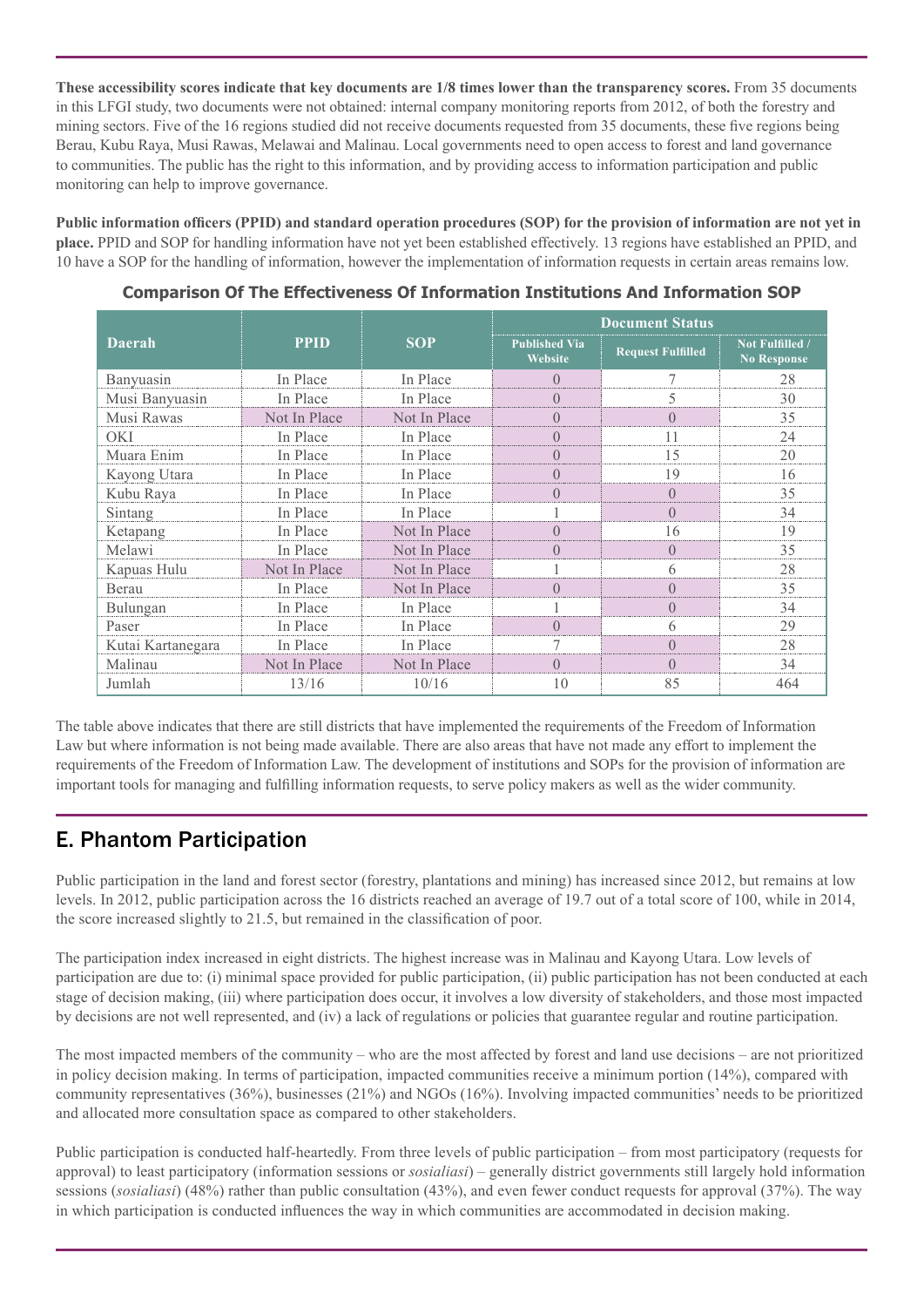

**LFGI Participation Index 2012 – 2014** 

There is not yet any legal basis or guidelines for district governments' in facilitating participation. Local government agencies (*Satuan Kerja Perangkat Daerah/SKPD*) are basically only guided by national policies for ensuring participation. This is resulting in weak standards (NSPK) for public participation so that there is no uniform way for ensuring participation. Out of 16 districts, seven demonstrated a decline in participation since they were measured in 2012. Other studies found similarly that while there is a local regulation requiring participation, there is no evidence to indicate that participation is increasing locally. This is because the quality of local regulations mandating participation is still broad and general and is yet to set any specific measures for good participation.

Public participation in the license issuing process is still low. This differs from participation processes in decision making related to policies for revegetation and conservation, for example regional spatial planning and planning for forest and land rehabilitation. The process of decision making related to issuing permits, implementing participation is initiated because of demand or pressure from communities, most commonly because they do not agree or reject plans to issue permit licenses that they are concerned could present harm.



## **Participants in Governance**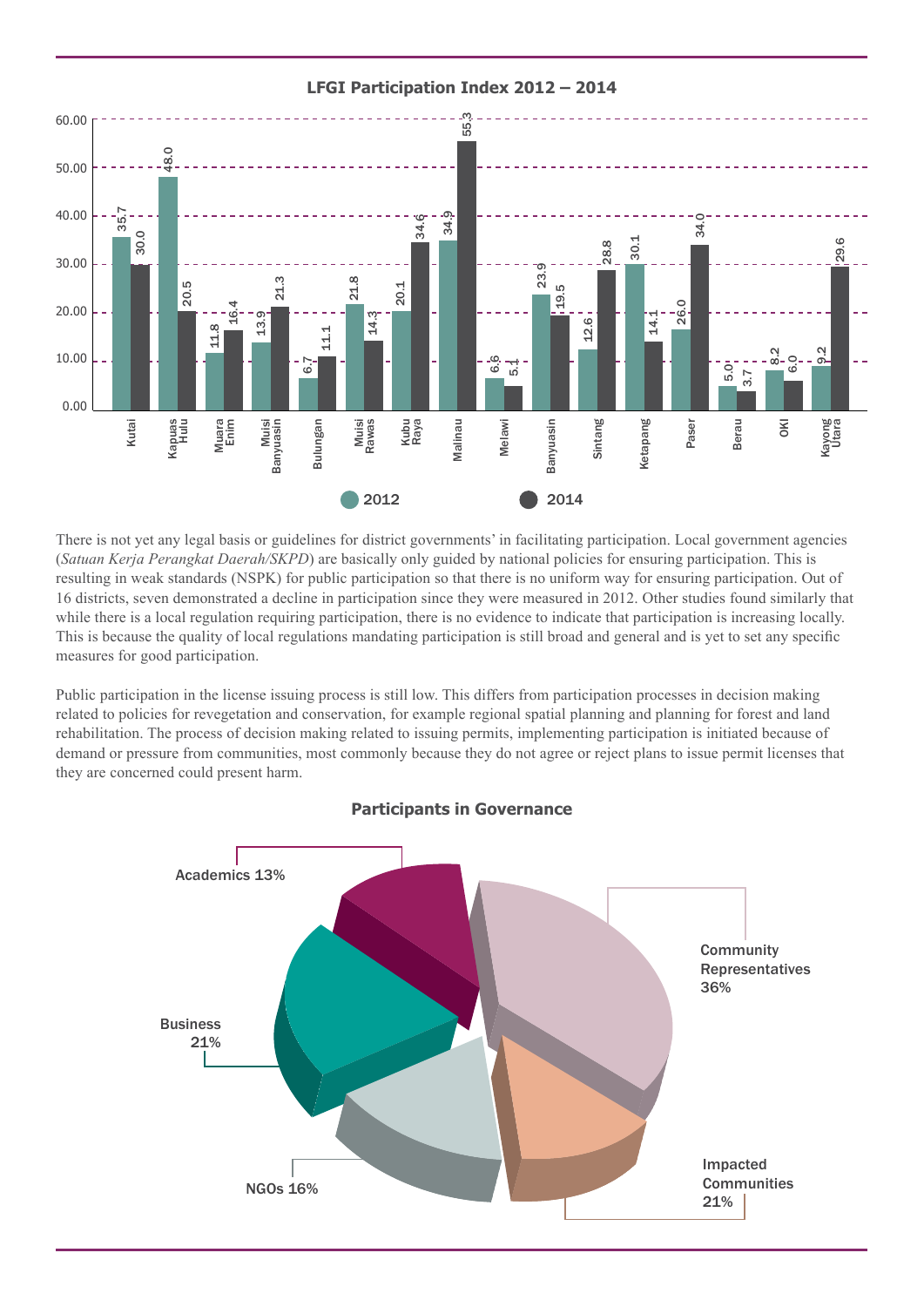## F. Stuck on Procedural Accountability



**LFGI Accountability Index 2012 – 2014**

The average accountability index increased somewhat between 2012 and 2014, from a score of 21.2 (poor) to a score of 26.3 (moderate). Accountability improved from poor to good in the land and forest governance sector in the Ogan Komering Ilir district, however in the Kayong Utara district the accountability index improved from poor to moderate. The Kubu Raya district remained the same. In Sintang the accountability index reached moderate in 2012, but lowered in 2014, as was the case for Kutai Kartenegara, which reduced from good to moderate.

The accountability index is constituted from a total score produced from an internal and external accountability score. Internal accountability is measured by how far the district government is accountable for the management of land and forests, both vertically and horizontally. External accountability measures how far district governments are responsible to the public for managing land and forests.



#### **Accountability Index**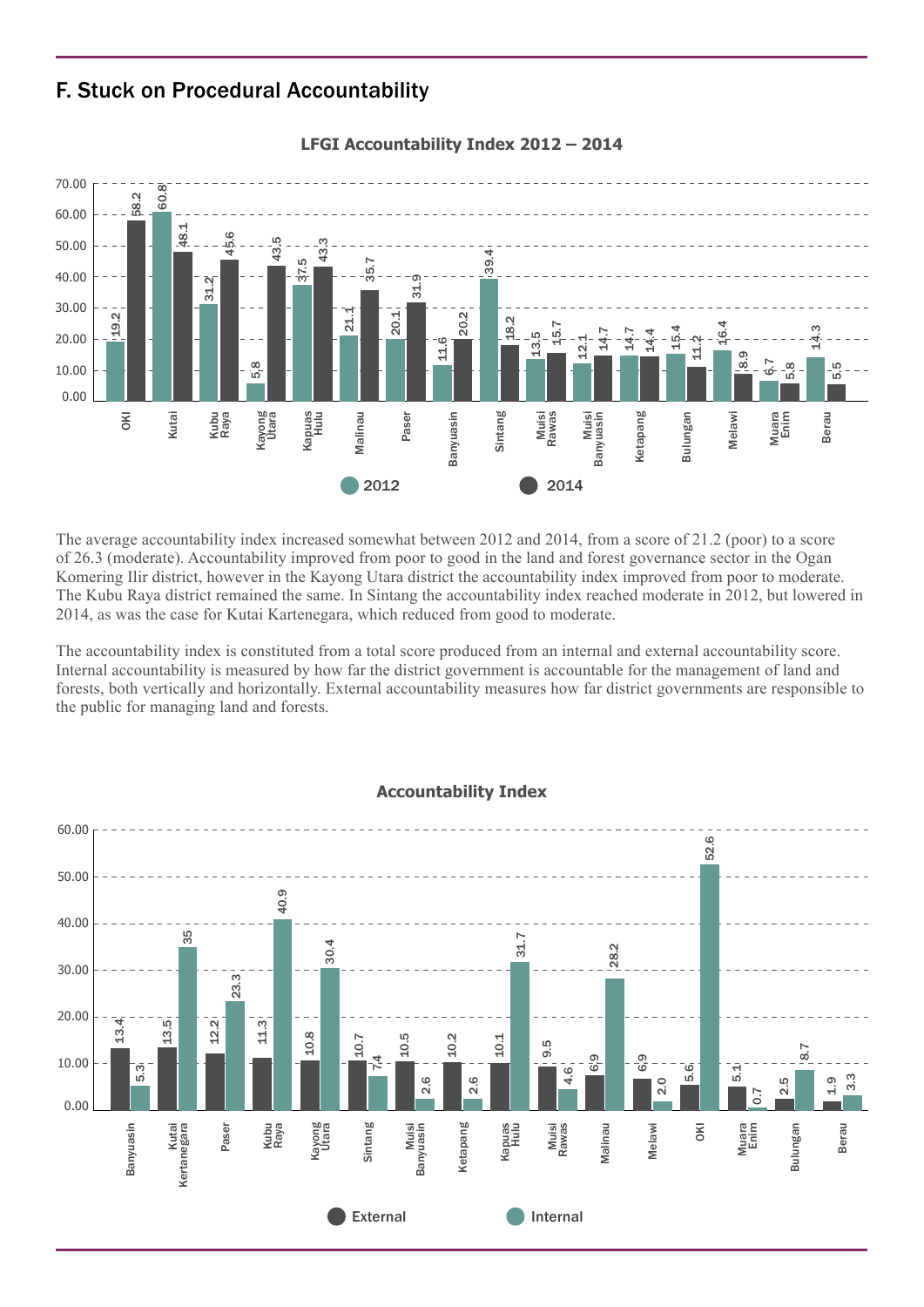**District governments tend to only meet procedural obligations for improving the quality of their public service obligations.** This can be seen from the internal accountability score which is much higher than the external accountability score. Related to spatial planning for example, Law no. 26 of 2007 about Spatial Planning mandates that each provincial, district and municipal and city government must review their jurisdictions' spatial planning regulations. The LFGI study identified that in 2015 nine districts had already reviewed spatial planning regulations, while the other six districts were still discussing their regulations in parliament, waiting approval from the national government, or had not yet been revised as they were waiting for the provincial government to revise spatial planning regulations.

**Mechanisms developed by the national government create incentives or disincentives for district governments to become more responsible.** Several district governments have already revised district spatial plan bylaws, but provincial governments are lagging. Kutai Kartanegara, a district in East Kalimantan, is one example of a district government that revised their spatial plan before the East Kalimantan provincial government passed a spatial planning bylaw.

**District government accountability to the public is beginning to rise, but many policies were found to be lacking in accountability.** This can be seen from the majority of areas studied that still do not have institutions responsible for handling complaints and resolving disputes from communities, for example related to issuing permits for mining, plantations, and timber in areas for other uses, and for providing recommendations necessary for granting permits to use state forests for mining. From 16 districts studied, only the district governments of Oki Komering Ilir (OKI), Kapuas Hulu and Bulungan formed a special team to handle community complaints related to land and forest governance policies. The Oki Komering Ilir district government for example, issued District Head decree no. 29/KEP/III/2014 to establish an integrated team to resolve land disputes, and the Bulungan district government issued a District Head decree no. 98/II/540/2015 about establishing a plantation supervisory team. Monitoring and evaluation is necessary to ensure that this team is established effectively, and to check that community complaints are followed up, to ensure that this team is not simply a formality.

# G. Formulaic Coordination



There has been no demonstrated improvement in district government coordination over forest and land management. Since the LFGI study in 2012, coordination has stayed at the moderate level. The LFGI index for coordination reduced from a score of 28 in 2012 to 27.6 in 2014. The Kubu Raya district socred the highest, while the lowest was the district of Berau. There are around five districts including Bulungan,<sup>1</sup> Kayong Utara, Musi Rawas, Musi Banyuasin, and Kubu Raya where there was allocation in the regional budget (APBD) to establish cross-sectoral coordination, but most of the time this is limited to the plantation sector 2 . Eleven other districts have not yet established coordination bodies related to forest and land use licensing.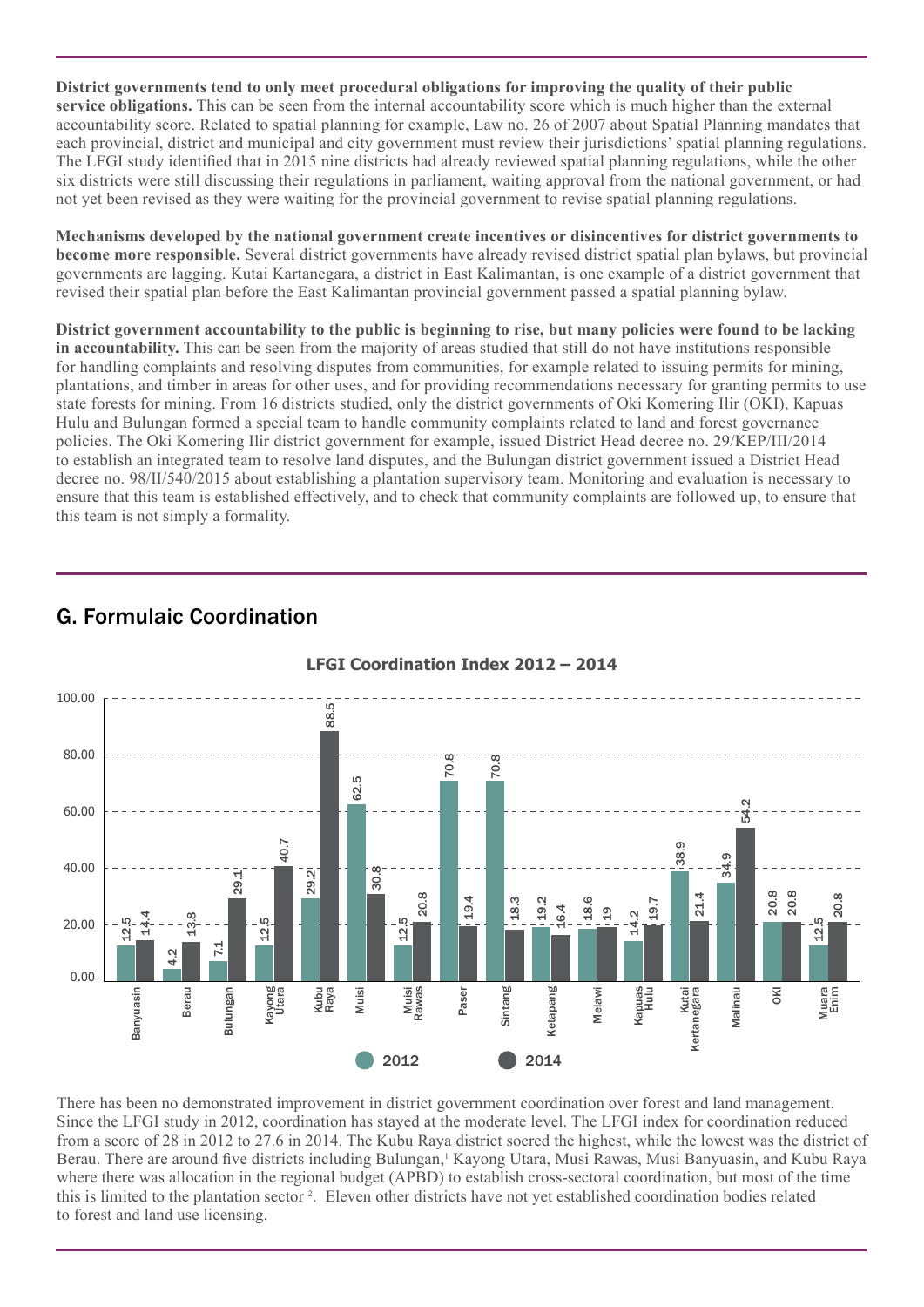The LFGI 2012 and 2014 display different index scores. Different districts experienced different increases and reductions. Significant increases were experienced by Kubu Raya and Malinau. In terms of coordination, the Kubu Raya district scored 88.5 or very good while in the earlier study it reached 29.2. Malinau achieved a score of 54.2 with a score of good which had previously scored moderate. In 2015, the primary factor that contributed to an increase in the Kubu Raya district's coordination score was because the District Head issued a decree to establish a Regional Spatial Planning Coordination Board (BKPRD) (District Head decree no. 310 year 2014) that has the primary task and function of coordinating across agencies responsible for forest and land governance, such as issuing permits for plantations and mining, coordinating spatial data in spatial planning, and permits for use of timber (IPK), forest wood industry (IPHHK), and for timber plantations (IUPHHK). Land and forest governance activities that are not coordinated though this body are only those related to the rehabilitation of land and forests and the process of reclaiming land and forests. In Malinau, a spatial planning agency was formed, based on the authority attributed to article 13 paragraph 2, Minister of Home Affairs no. 50 year 2009. This agency is considered ad hoc, formed by the District Head but has not yet been allocated funding through the regional budget. The district that received the lowest score is Berau with a score of 13.8, categorized as poor. This is only some improvement from 2012, when Berau scored 4.2 due to the district not having any form of coordinating agency, including for the spatial planning sector. The Banyuasin district had the second lowest score of 14.4, categorized as poor, followed by Ketapang with a score of 19.2.

In summary, across all districts average coordination scores, the only scores to reach moderate were obtained because national regulations mandate the district governments establish a BKPRD. Different from planning, including in the process of rehabilitating forests. This low level of coordination indicates that provincial governments have not fully committed to land and forest governance because coordination is still mandatory from central regulations and not from provincial government initiatives to create regulations.

- *<sup>1</sup> The coordination team in the Bulungan plantation sector was formulated with the Bulungan District Head decision, number 98/K-II/540/2015.*
- *<sup>2</sup> Four districts created plantation coordination bodies: Bulungan, Musi Rawas, Musi Banyuasin, and Kayong Utara, while in Kubu Raya there is a coordinating body that takes in various sectors.*

# H. Recomendation

- **1. Recommendations for district governments:**
	- a. Open access to land and forest sector information to the broader community, including impacted communities.
	- b. Establish information instruments (PPID and SOP for the provision of information) in regions that have not yet implemented the mandate from Law no. 14 of 2008 about Freedom of Information.
	- c. Evaluate the performance of instruments (PPID and SOP for the provision of information) to effectively implement the mandate from Law no. 14 of 2008 about Freedom of Information.
	- d. Proactively publish of data/information related to forest and land management.
	- e. Develop integrated information systems for natural environment and forestry to promote preparedness and data/information sharing between agencies.
	- f. Prioritise involvement of impacted groups (local and adat communities) in decision making over forests and land.
	- g. Provide space for participation that allows communities to have a role in the decision making process.
	- h. Develop a system in internal oversight and to administer sanctions for violations by officers.
	- i. Review the policy and procedures for publishing permits in order to minimise abuses in the issuing of permits and strengthening community supervision.
	- j. Establish an agency and a low cost, efficient and simple complaints reporting mechanism to resolve community conflicts.
	- k. Develop institutional and coordination mechanisms that are reflected in operation procedures with the support of structures, human resources, infrastructure, adequate funding and licensing in sectors related to forest and land governance.